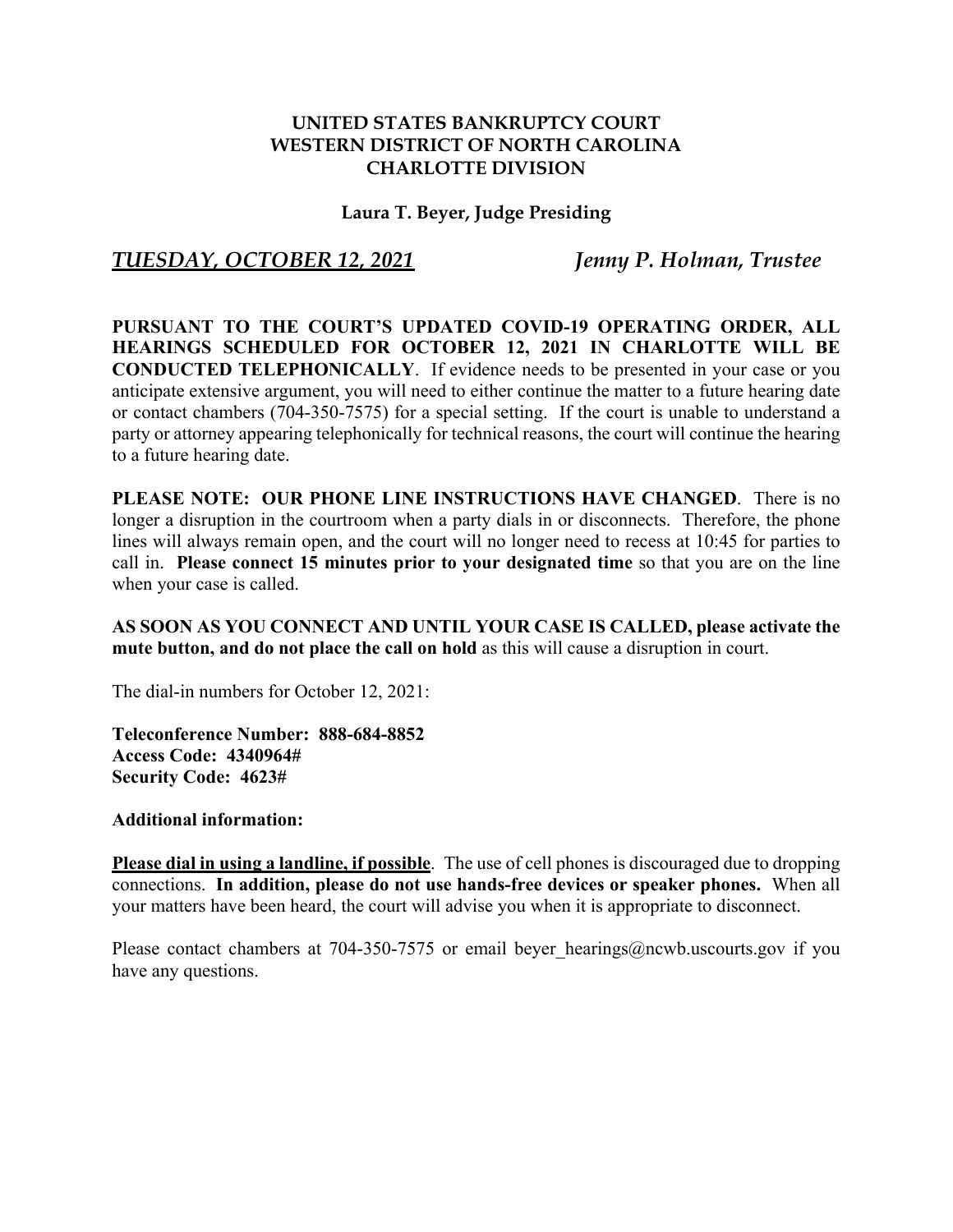|    |             | <b>TUESDAY, OCTOBER 12, 2021</b> | Page 2   |                                                                                                                              |
|----|-------------|----------------------------------|----------|------------------------------------------------------------------------------------------------------------------------------|
|    |             | <u>9:30 a.m.</u>                 |          |                                                                                                                              |
| 1) | 13          | Noreen A. Senick                 | 16-31085 | Hearing on Trustee's motion to dismiss or<br>modify plan for payment default and plan<br>duration (24)                       |
|    |             | <b>SIGMON</b>                    |          |                                                                                                                              |
|    | ----------- |                                  |          |                                                                                                                              |
| 2) | 13          | Jonathan T. Allen                | 16-31797 | Hearing on debtor's motion to modify<br>plan $(44)$                                                                          |
|    |             | <b>SIGMON</b>                    |          |                                                                                                                              |
|    |             |                                  |          |                                                                                                                              |
| 3) | 13          | Bryan J. Cohen<br>Nina R. Cohen  | 15-30450 | 3rd continued hearing on Trustee's motion<br>to dismiss or modify plan for payment<br>default and plan duration (75)         |
|    |             | <b>DALRYMPLE</b>                 |          |                                                                                                                              |
| 4) | 13          | Petronila E. Clark               | 18-31559 | 5 <sup>th</sup> continued status hearing on order<br>granting debtor's motion to modify plan<br>(49, 45, 43, 39, 37, 32, 30) |
|    |             |                                  |          | 5 <sup>th</sup> continued hearing on Trustee's motion<br>to dismiss or modify plan for payment<br>default (29)               |
|    |             | <b>DALRYMPLE</b>                 |          |                                                                                                                              |
|    | ----------- |                                  |          |                                                                                                                              |
| 5) | 13          | Michael R. Oller                 | 18-31952 | 5 <sup>th</sup> continued status hearing on order<br>granting debtor's motion for moratorium<br>(63, 61, 55, 53, 51, 47, 46) |
|    |             |                                  |          | 4 <sup>th</sup> continued hearing on Trustee's motion<br>to dismiss or modify plan for payment<br>default (44)               |
|    |             | <b>DALRYMPLE</b>                 |          |                                                                                                                              |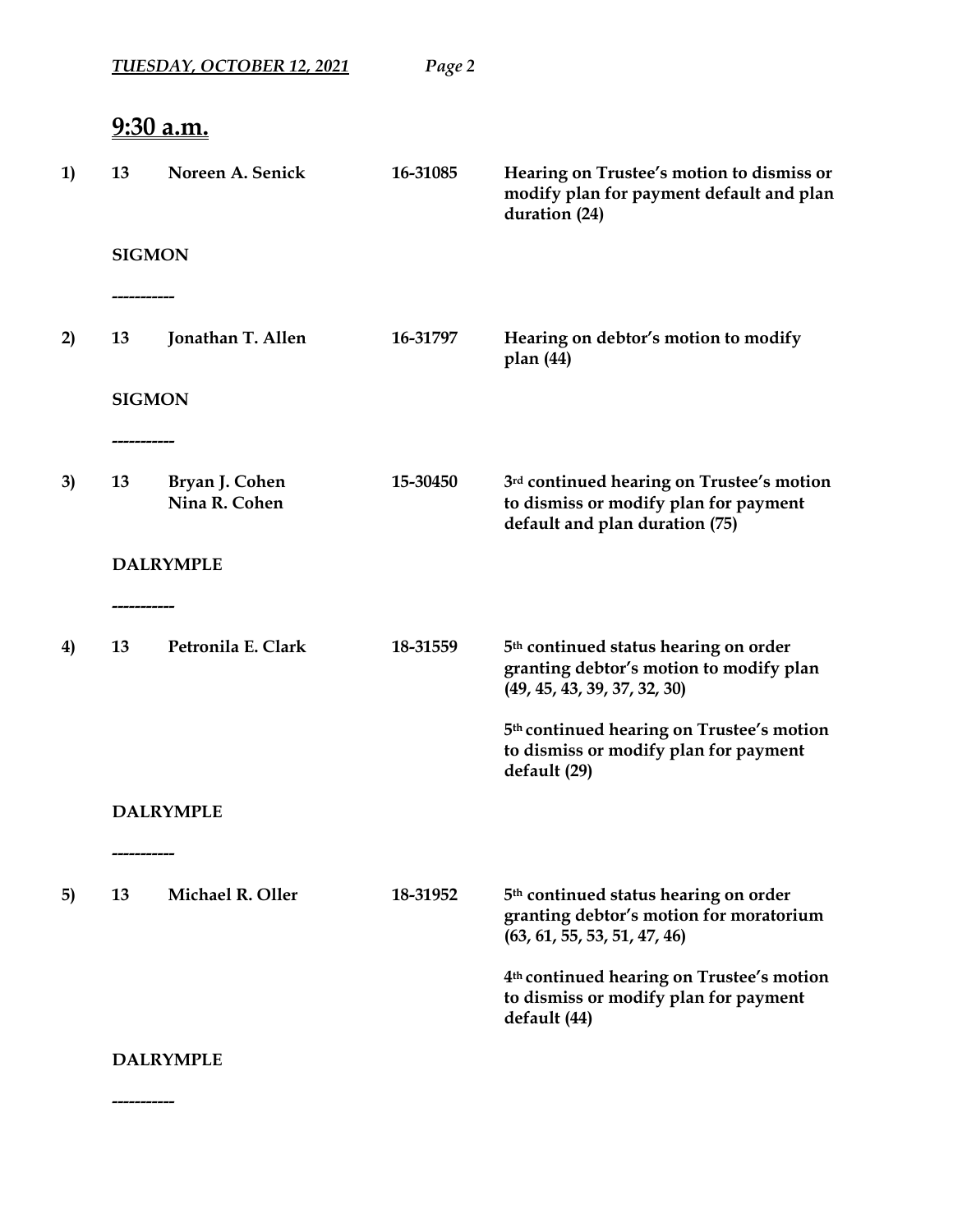|     |                   | <u>TUESDAY, OCTOBER 12, 2021</u>             | Page 3   |                                                                                                                  |
|-----|-------------------|----------------------------------------------|----------|------------------------------------------------------------------------------------------------------------------|
| 6)  | 13                | Darnell R. McKenzie                          | 19-30562 | Hearing on Trustee's motion to dismiss or<br>modify plan for payment default (69)                                |
|     | -----------       | <b>DALRYMPLE</b>                             |          |                                                                                                                  |
| 7)  | 13                | <b>Melody McCollough-</b><br><b>Blakeney</b> | 17-31031 | Hearing on Trustee's motion to dismiss or<br>modify plan for payment default and plan<br>duration (55)           |
|     |                   |                                              |          | Status hearing on order granting debtor's<br>motion to modify plan (64, 62)                                      |
|     |                   | <b>DUNCAN</b>                                |          |                                                                                                                  |
| 8)  | 13                | Gerald A. Corbitt, Sr.                       | 18-30025 | 7th continued status hearing on order<br>granting debtors' motion for moratorium<br>(73, 69, 63, 54, 47, 44, 41) |
|     | PRO SE            |                                              |          |                                                                                                                  |
| 9)  | -----------<br>13 | Shannon K. Johnson                           | 19-31135 | Hearing on Trustee's motion to dismiss or<br>modify plan (67)                                                    |
|     | PRO SE            |                                              |          |                                                                                                                  |
| 10) | 13                | Jean Y. Green                                | 21-30558 | Hearing on court order to appear and show<br>cause for dismissal of case (7, 1)                                  |
|     | PRO SE            |                                              |          |                                                                                                                  |
| 11) | 13                | Lonita J. Hilliard                           | 21-30561 | Hearing on court order to appear and show<br>cause for dismissal of case (11, 1)                                 |
|     | PRO SE            |                                              |          |                                                                                                                  |
|     |                   |                                              |          |                                                                                                                  |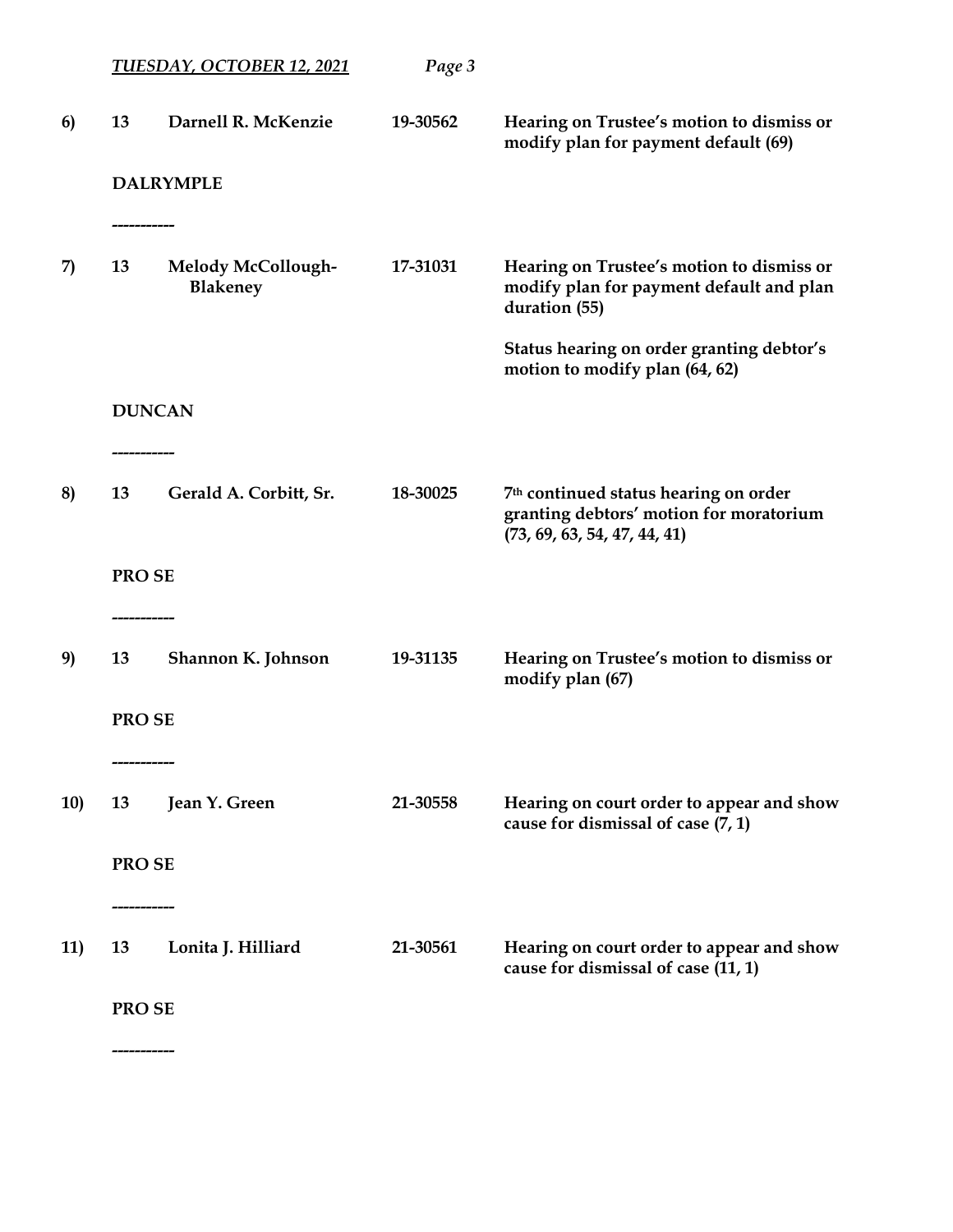| 13         | John P. Metcalf<br>Kathy K. Metcalf             | 16-31560 | 3rd continued hearing on motion for relief<br>from stay [Fifth Third Bank] (34); debtors'<br>response (35)                         |
|------------|-------------------------------------------------|----------|------------------------------------------------------------------------------------------------------------------------------------|
|            | <b>LEZMAN</b><br><b>FLETCHER</b>                |          |                                                                                                                                    |
| 13         | ----------<br><b>Steven G. Politis</b>          | 18-31302 | 2 <sup>nd</sup> continued status hearing on order<br>granting debtor's motion to sell real<br>property (108, 98)                   |
| ---------- | <b>LEZMAN</b>                                   |          |                                                                                                                                    |
| 13         | <b>Benjamin Bellamy</b><br>Sherritta Bellamy    | 19-30131 | 2 <sup>nd</sup> continued hearing on motion for relief<br>from stay [Freedom Mortgage<br>Corporation] (38); debtors' response (39) |
|            | <b>LEZMAN</b><br><b>HEDRICK</b>                 |          |                                                                                                                                    |
| 13         | Ahmed A. Melander                               | 20-30998 | Hearing on Trustee's motion for review of<br>status of plan (21)                                                                   |
|            | <b>GALLETTA</b>                                 |          |                                                                                                                                    |
| 13         | ---------<br>David J. Hatley<br>Susan D. Hatley | 21-30420 | Continued hearing on debtors' motion to<br>sell property free and clear of liens (26, 18);<br>Trustee's response (21)              |
|            |                                                 |          | Continued hearing on objection to<br>confirmation of plan [Pinnacle Bank] (19,<br>12)                                              |

*TUESDAY, OCTOBER 12, 2021 Page 4*

**NARDONE POWELL**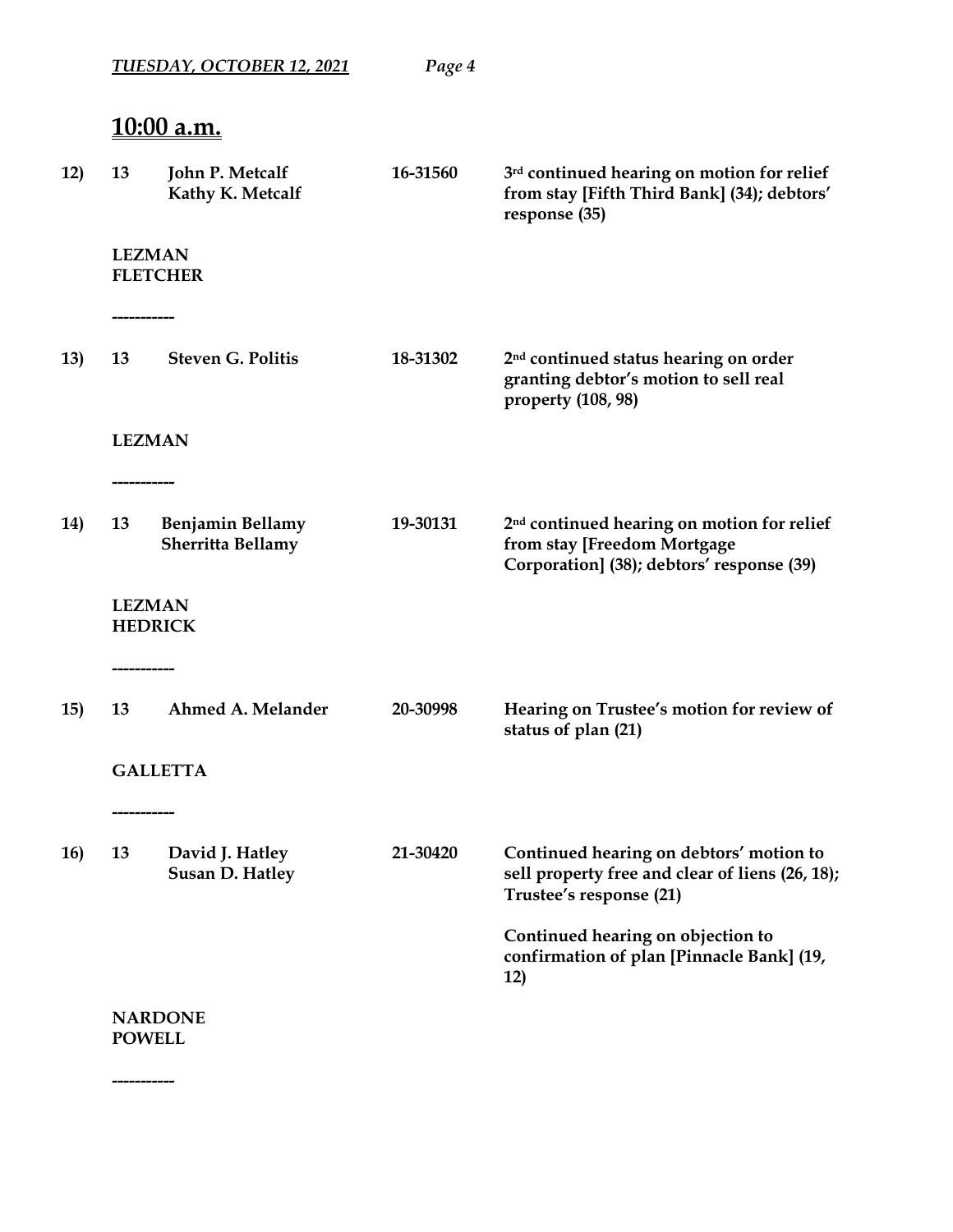|     |               | <b>TUESDAY, OCTOBER 12, 2021</b>          | Page 5   |                                                                                                                                                          |
|-----|---------------|-------------------------------------------|----------|----------------------------------------------------------------------------------------------------------------------------------------------------------|
| 17) | 13            | <b>Glorious L. Taylor</b>                 | 18-31619 | Status hearing on order granting debtor's<br>motion to modify plan (42, 39)                                                                              |
|     | <b>SAFFA</b>  |                                           |          |                                                                                                                                                          |
|     | _________     |                                           |          |                                                                                                                                                          |
| 18) | 13            | Angelus C. Rickenbaker                    | 18-30557 | 5 <sup>th</sup> continued hearing on Trustee's motion<br>to dismiss or modify plan for payment<br>default (84, 64, 52)                                   |
|     |               | <b>BOCHICCHIO</b>                         |          |                                                                                                                                                          |
|     | ------------- |                                           |          |                                                                                                                                                          |
| 19) | 13            | Harry W. Inch, III<br>Stephanie D. Inch   | 19-30323 | Continued status hearing on order<br>granting debtors' motion for moratorium<br>(44, 37)                                                                 |
|     |               | <b>BOCHICCHIO</b>                         |          |                                                                                                                                                          |
|     | -----------   |                                           |          |                                                                                                                                                          |
| 20) | 13            | Raquel N. Kirkpatrick                     | 18-31749 | Continued status hearing on order<br>granting debtor's motion to obtain post-<br>petition credit (26, 22)                                                |
|     |               | <b>BLOSSOM</b>                            |          |                                                                                                                                                          |
|     |               |                                           |          |                                                                                                                                                          |
| 21) | 13            | <b>Randy Santiago</b><br>Gloria M. Mendez | 19-31050 | Hearing on Trustee's motion to modify<br>plan and for authority to disburse<br>nonexempt sale proceeds (67); debtors'<br>response (68)                   |
|     |               | <b>BLOSSOM</b>                            |          |                                                                                                                                                          |
|     |               |                                           |          |                                                                                                                                                          |
| 22) | 13            | Romagne M. Gordon                         | 19-31753 | 2 <sup>nd</sup> continued hearing on motion for relief<br>from stay and co-debtor stay [Freedom<br>Mortgage Corporation] (31); debtor's<br>response (32) |
|     |               | <b>BLOSSOM</b>                            |          |                                                                                                                                                          |
|     |               | <b>VONNEGUT</b>                           |          |                                                                                                                                                          |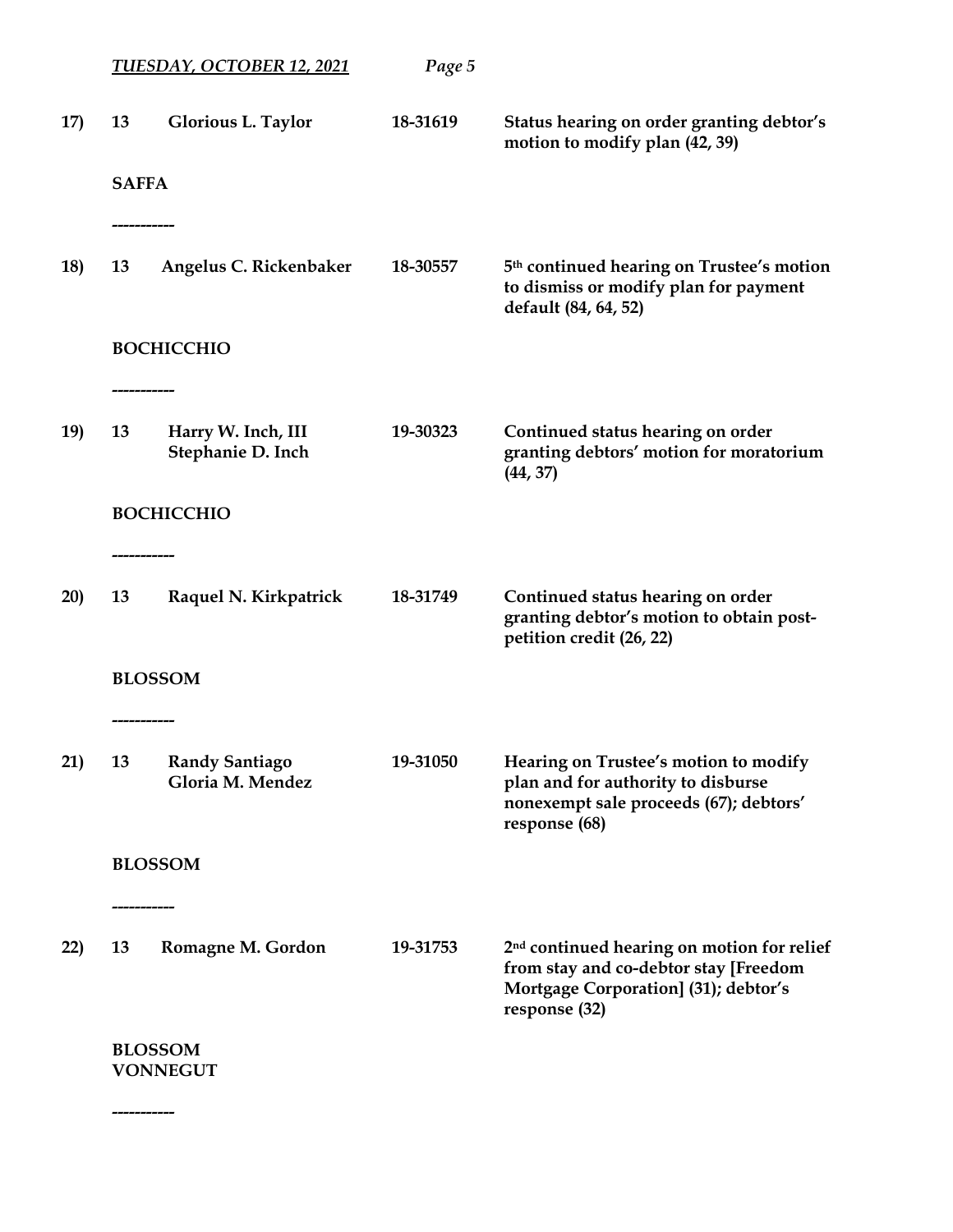|     |                 | <u>TUESDAY, OCTOBER 12, 2021</u>             | Page 6   |                                                                                                                                 |
|-----|-----------------|----------------------------------------------|----------|---------------------------------------------------------------------------------------------------------------------------------|
| 23) | 13              | Anthony J. Grier                             | 18-30555 | 4 <sup>th</sup> continued hearing on Trustee's motion<br>to dismiss or modify plan for payment<br>default (107, 99, 86, 72)     |
|     | <b>HANDS</b>    |                                              |          |                                                                                                                                 |
|     |                 |                                              |          |                                                                                                                                 |
| 24) | 13              | Candace D. Murray                            | 19-31773 | Continued hearing on debtor's motion to<br>reconsider order (81, 73, 63)                                                        |
|     | <b>HANDS</b>    |                                              |          |                                                                                                                                 |
|     | --------------- |                                              |          |                                                                                                                                 |
| 25) | 13              | Tonya R. Perkins                             | 21-30398 | Hearing on objection to confirmation of<br>plan [Shellpoint Mortgage Servicing] (16,<br>13, 10, 2)                              |
|     | <b>HANDS</b>    |                                              |          |                                                                                                                                 |
|     |                 | <b>HEDRICK</b>                               |          |                                                                                                                                 |
|     | -----------     |                                              |          |                                                                                                                                 |
| 26) | 13              | Edwin E. Billingsley<br>Tonja M. Billingsley | 17-31832 | Status hearing on order granting debtors'<br>motion for trial loan modification (55, 49)                                        |
|     | <b>SHEEK</b>    |                                              |          |                                                                                                                                 |
|     |                 |                                              |          |                                                                                                                                 |
| 27) | 13              | Ardath L. Goins                              | 17-31877 | Status hearing on order granting debtor's<br>motion for moratorium (42, 38, 35)                                                 |
|     | <b>SHEEK</b>    |                                              |          |                                                                                                                                 |
|     |                 |                                              |          |                                                                                                                                 |
| 28) | 13              | Deborah I. Ouattara<br>Raphael Ouattara      | 19-30043 | 2 <sup>nd</sup> continued status hearing on order<br>granting debtors' motion to sell real<br>property and modify plan (66, 61) |
|     | <b>SHEEK</b>    |                                              |          |                                                                                                                                 |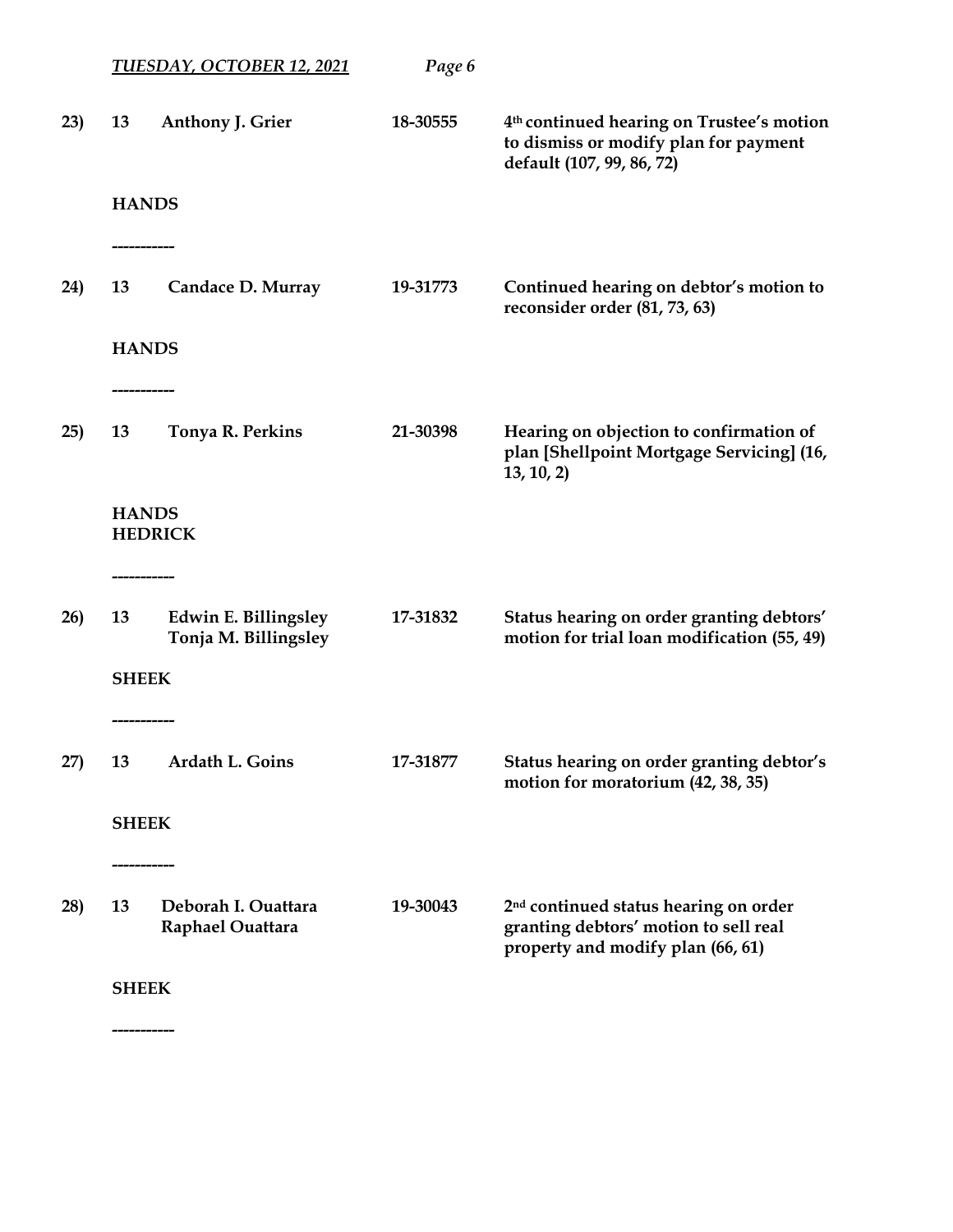|    | TUESDAY, OCTOBER 12, 2021 | Page 7               |                                                                                                                                  |
|----|---------------------------|----------------------|----------------------------------------------------------------------------------------------------------------------------------|
| 13 | <b>Steven Andrew</b>      | 19-31591             | Continued hearing on motion for relief<br>from stay [Nissan Motor Acceptance<br>Corporation] (33, 32); debtor's response<br>(34) |
|    |                           |                      | Hearing on debtor's motion to modify<br>plan and extend plan term (35); Trustee's<br>response (37)                               |
|    |                           |                      |                                                                                                                                  |
|    |                           | <b>SHEEK</b><br>LAMB |                                                                                                                                  |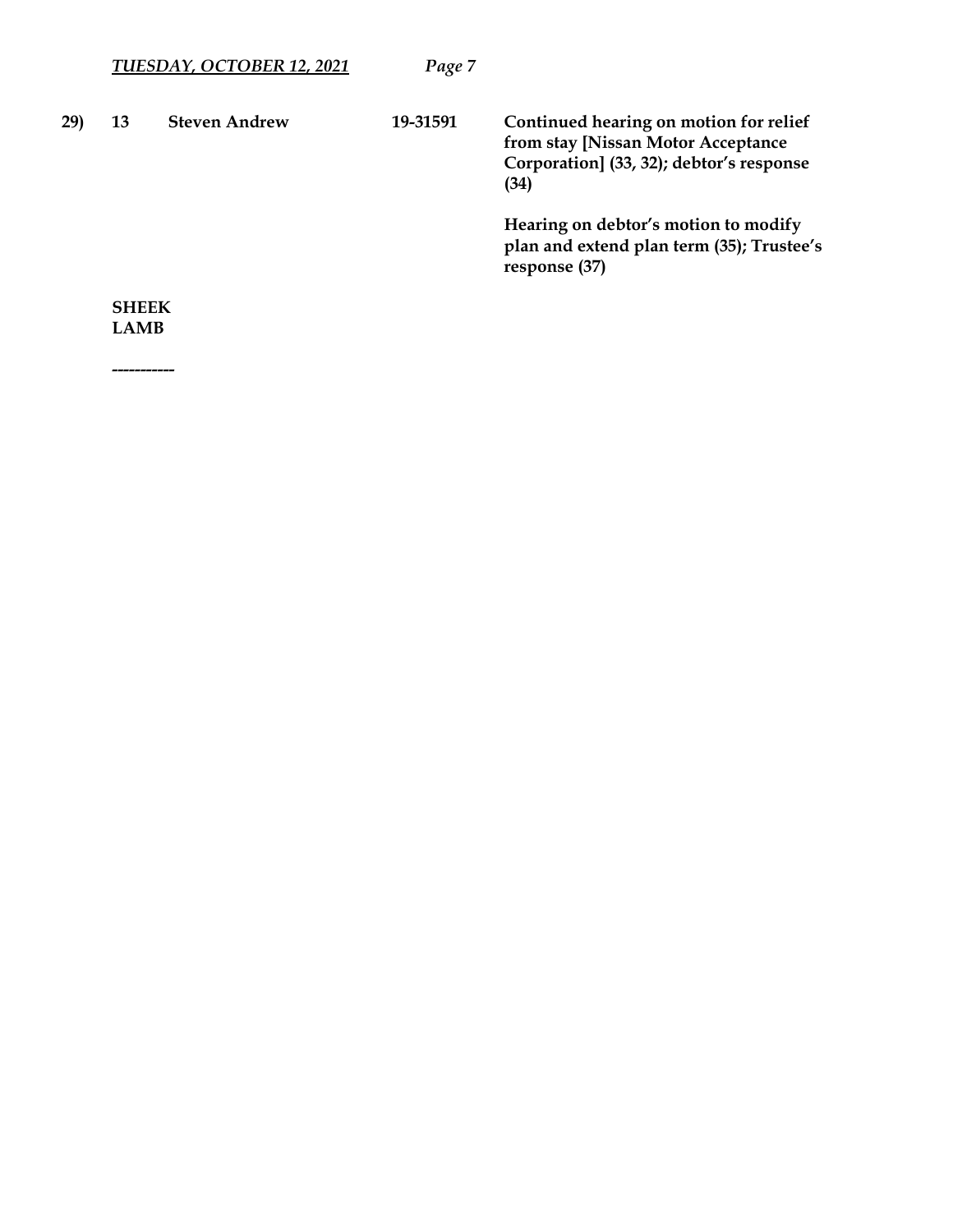|            |              | <u>TUESDAY, OCTOBER 12, 2021</u> | Page 8   |                                                                                                                |
|------------|--------------|----------------------------------|----------|----------------------------------------------------------------------------------------------------------------|
|            |              | <u>11:00 a.m.</u>                |          |                                                                                                                |
| <b>30)</b> | 13           | Harriett A. Ellis                | 16-30687 | Hearing on Trustee's motion to dismiss or<br>modify plan for payment default and plan<br>duration (36)         |
|            |              |                                  |          | Hearing on debtor's motion for hardship<br>discharge (37)                                                      |
|            | <b>WHITE</b> |                                  |          |                                                                                                                |
|            | --------     |                                  |          |                                                                                                                |
| 31)        | 13           | Nicolette M. Hawkins             | 17-30571 | 2 <sup>nd</sup> continued hearing on Trustee's motion<br>to dismiss or modify plan for payment<br>default (35) |
|            |              |                                  |          | Hearing on debtor's motion for hardship<br>discharge (50)                                                      |
|            | <b>WHITE</b> |                                  |          |                                                                                                                |
|            |              |                                  |          |                                                                                                                |
| 32)        | 13           | Ann G. Yates                     | 18-31376 | 5 <sup>th</sup> continued hearing on Trustee's motion<br>to dismiss or modify plan for payment<br>default (58) |
|            | <b>WHITE</b> |                                  |          |                                                                                                                |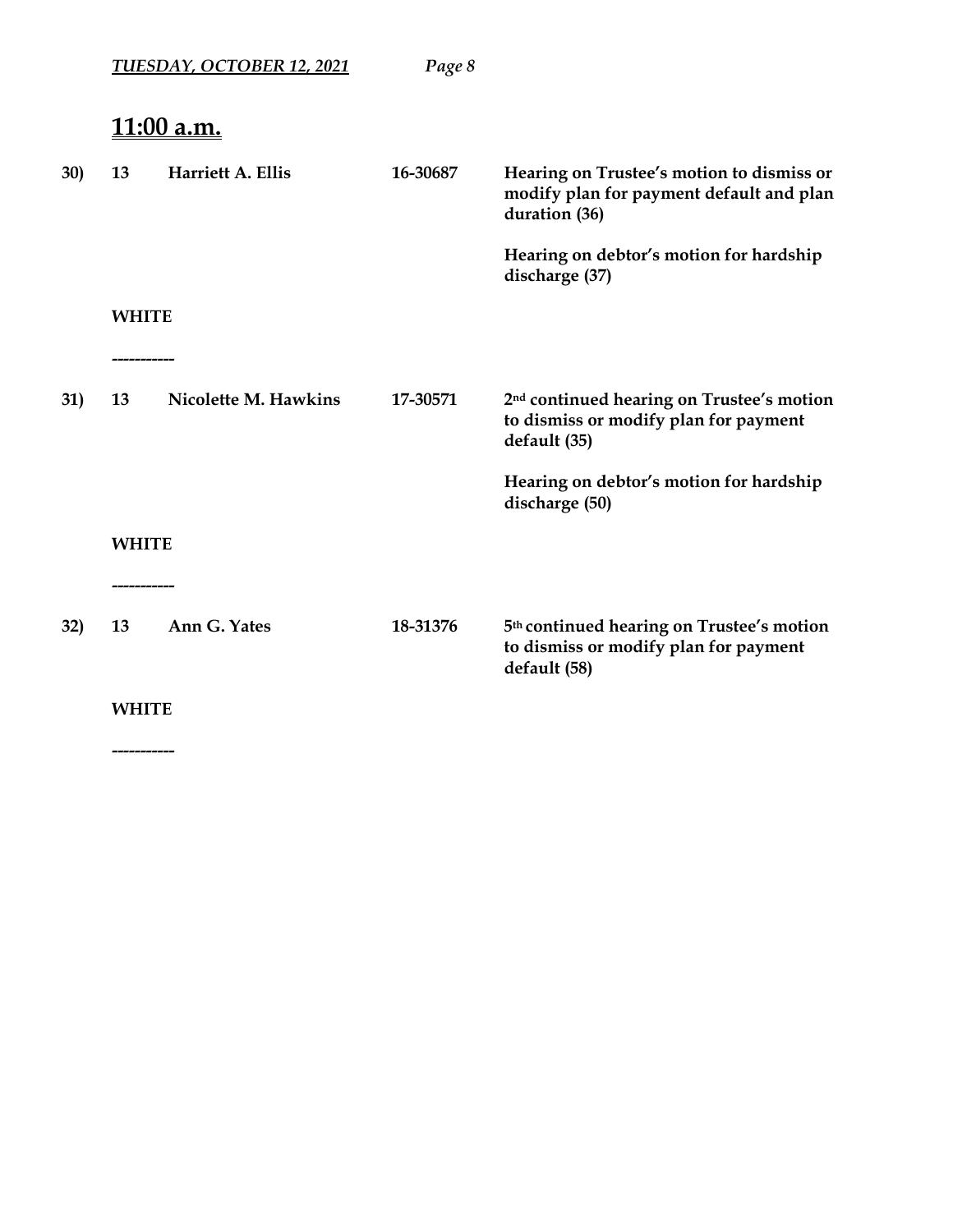|     |                   | <u>TUESDAY, OCTOBER 12, 2021</u> | Page 9   |                                                                                                                           |
|-----|-------------------|----------------------------------|----------|---------------------------------------------------------------------------------------------------------------------------|
|     |                   | <u>11:30 a.m.</u>                |          |                                                                                                                           |
| 33) | 13                | <b>Florence G. Hudson</b>        | 16-31224 | Hearing on debtor's motion to modify<br>plan (118)                                                                        |
|     |                   | <b>CUMMINGS</b>                  |          |                                                                                                                           |
| 34) | 13                | Sandra R. Mackey                 | 18-30137 | Continued hearing on debtor's motion for<br>moratorium (54, 52); Trustee's response<br>(56, 53)                           |
|     |                   | <b>CUMMINGS</b>                  |          |                                                                                                                           |
| 35) | -----------<br>13 | Geretha A. Thomas                | 18-31456 | 6th continued status hearing on order<br>granting debtor's motion for moratorium<br>(61, 56, 54, 52, 45, 44, 43, 41)      |
|     |                   | <b>CUMMINGS</b>                  |          |                                                                                                                           |
| 36) | 13                | Monteith L. Johnson              | 18-31604 | Continued hearing on motion for relief<br>from stay [Nissan Motor Acceptance<br>Corporation] (43); debtor's response (44) |
|     | <b>LAMB</b>       | <b>CUMMINGS</b>                  |          |                                                                                                                           |
|     |                   |                                  |          |                                                                                                                           |
| 37) | 13                | Faye M. Jones                    | 19-31000 | Hearing on debtor's motion to modify<br>plan(66)                                                                          |
|     |                   | <b>CUMMINGS</b>                  |          |                                                                                                                           |
| 38) | 13                | ---------<br>Lisa A. Lea         | 20-30230 | Continued hearing on debtor's objection<br>to claim (28); response [PHH Mortgage<br>Corporation] (32)                     |
|     | <b>VINING</b>     | <b>CUMMINGS</b>                  |          |                                                                                                                           |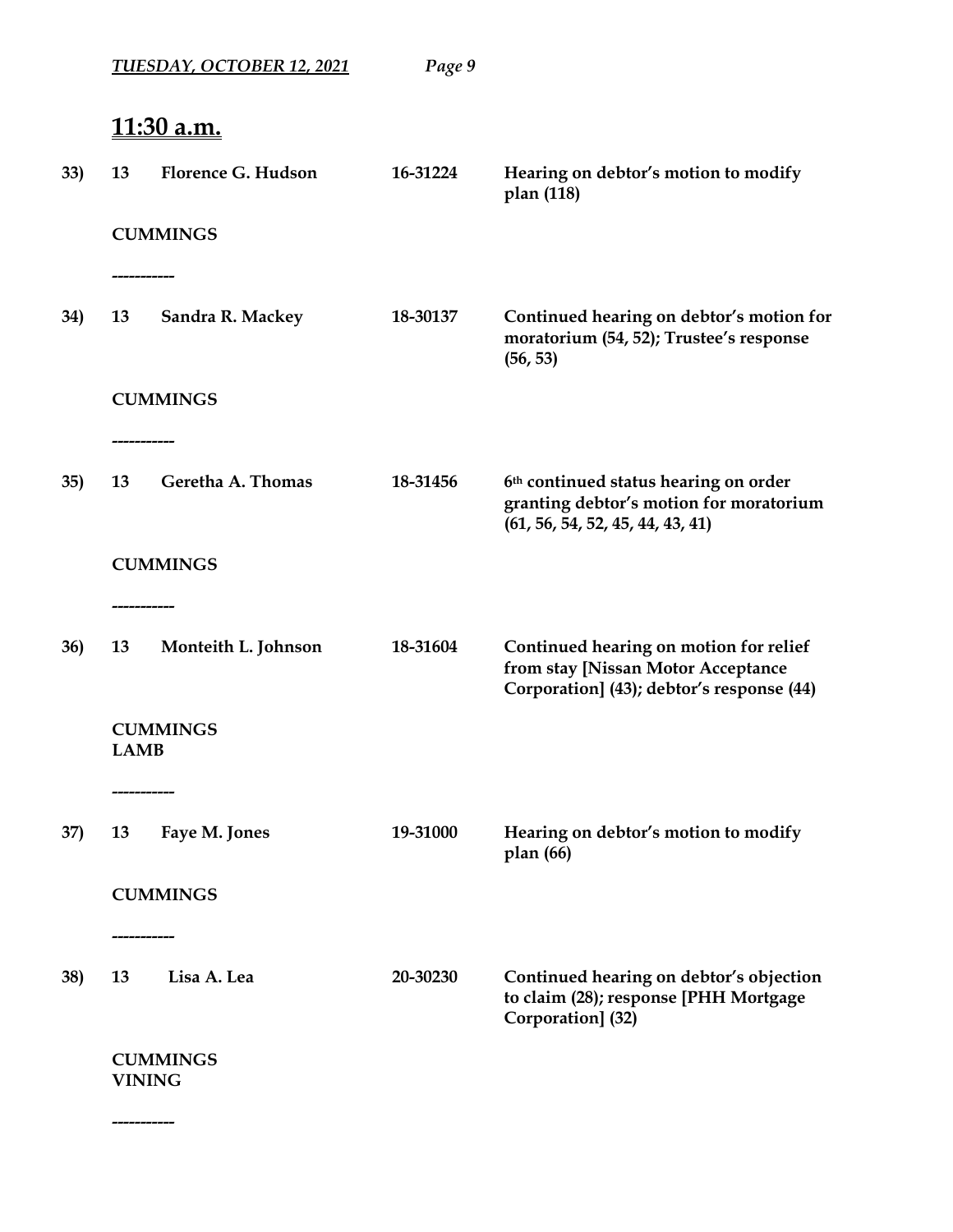|     |               | <u>TUESDAY, OCTOBER 12, 2021</u> | Page 10  |                                                                                                                              |
|-----|---------------|----------------------------------|----------|------------------------------------------------------------------------------------------------------------------------------|
| 39) | 13            | Christopher D. Chappell          | 20-30860 | 2 <sup>nd</sup> continued status hearing on order<br>granting debtor's motion for moratorium<br>(27, 22, 20)                 |
|     |               | <b>CUMMINGS</b>                  |          |                                                                                                                              |
|     | -----------   |                                  |          |                                                                                                                              |
| 40) | 13            | <b>Lashawn Spears</b>            | 21-30233 | 4 <sup>th</sup> continued hearing on objection to<br>confirmation of plan [PHH Mortgage<br>Corporation] (15, 5)              |
|     |               |                                  |          | 2 <sup>nd</sup> continued hearing on Trustee's<br>objection to confirmation of plan and<br>motion to dismiss (41, 36, 32, 5) |
|     | <b>VINING</b> | <b>CUMMINGS</b>                  |          |                                                                                                                              |
|     | -----------   |                                  |          |                                                                                                                              |
| 41) | 13            | Toni R. Stitt                    | 21-30381 | Hearing on objection to confirmation of<br>plan [Wells Fargo Bank, N.A.] (16, 5)                                             |
|     | <b>MENK</b>   | <b>CUMMINGS</b>                  |          |                                                                                                                              |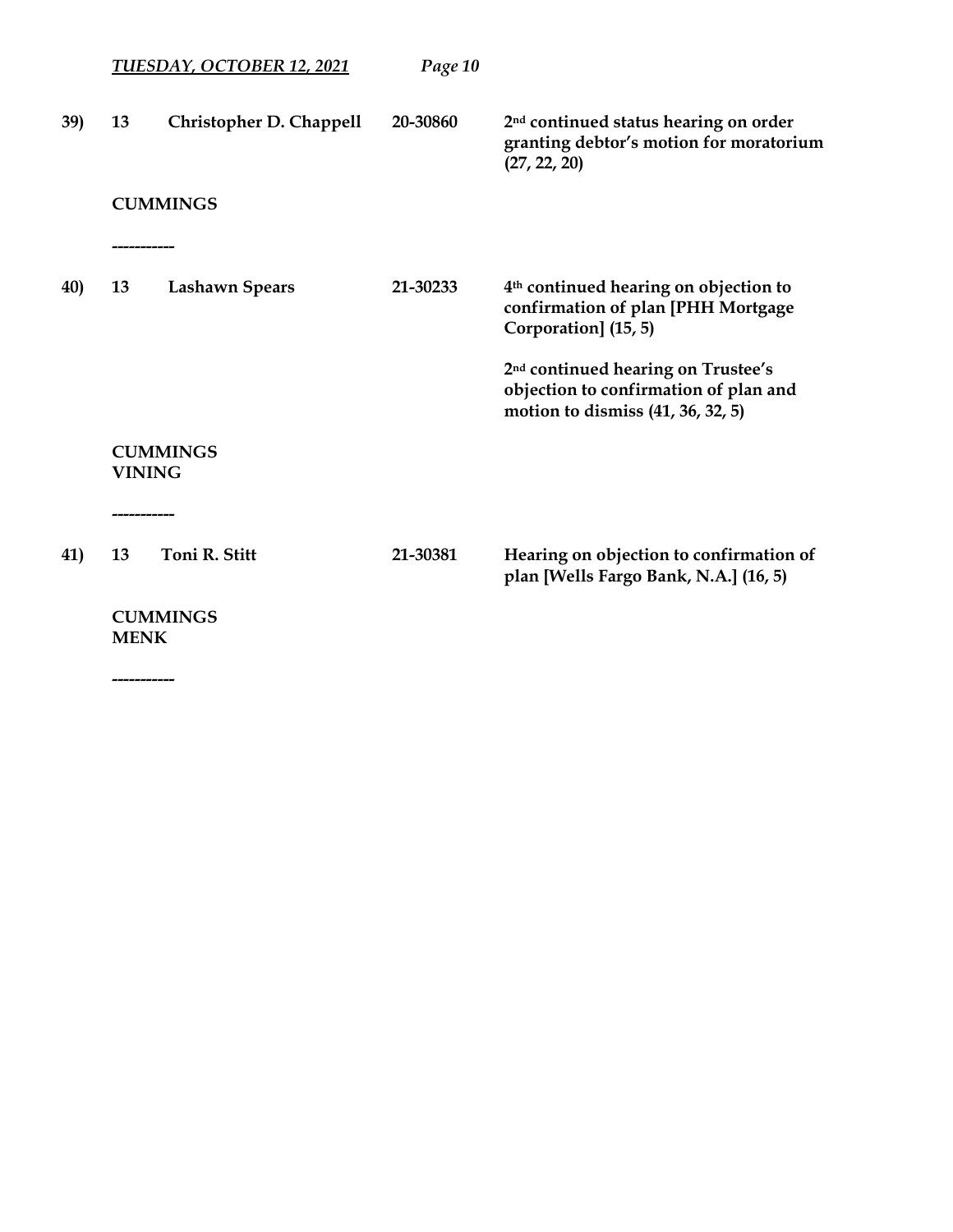|     |                            | <u>TUESDAY, OCTOBER 12, 2021</u>        | Page 11  |                                                                                                                                                                        |
|-----|----------------------------|-----------------------------------------|----------|------------------------------------------------------------------------------------------------------------------------------------------------------------------------|
|     |                            | <u>2:00 p.m.</u>                        |          |                                                                                                                                                                        |
| 42) | 13                         | Sara C. McManus                         | 18-30955 | 2 <sup>nd</sup> continued status hearing on order<br>granting debtor's motion for temporary<br>plan payment reduction and review of<br>status of plan (31, 27, 24, 23) |
|     | <b>CROW</b>                |                                         |          |                                                                                                                                                                        |
|     |                            |                                         |          |                                                                                                                                                                        |
| 43) | 13                         | <b>Kenneth N. Blevins</b>               | 18-31843 | 2 <sup>nd</sup> continued status hearing on order<br>granting debtor's motion to sell real<br>property (46, 45)                                                        |
|     | <b>CROW</b>                |                                         |          |                                                                                                                                                                        |
|     |                            |                                         |          |                                                                                                                                                                        |
| 44) | 13                         | Ruth E. Wenz                            | 19-30753 | Continued status hearing on order<br>granting debtor's motion to sell real<br>property free and clear of liens (30, 27)                                                |
|     | <b>CROW</b>                |                                         |          |                                                                                                                                                                        |
|     |                            |                                         |          |                                                                                                                                                                        |
| 45) | 13                         | Neugene A. Kelly                        | 19-30792 | 2 <sup>nd</sup> continued hearing on debtor's motion<br>to modify plan (55)                                                                                            |
|     |                            |                                         |          | Hearing on Trustee's motion to dismiss or<br>modify plan for payment default (52)                                                                                      |
|     | <b>CROW</b>                |                                         |          |                                                                                                                                                                        |
|     |                            |                                         |          |                                                                                                                                                                        |
| 46) | 13                         | Johnny K. Peninger<br>Sandy D. Peninger | 19-31213 | Hearing on motion for relief from stay<br>[Global Lending Services, LLC] (48);<br>debtors' response (49)                                                               |
|     | <b>CROW</b><br><b>LAMB</b> |                                         |          |                                                                                                                                                                        |
|     | -----------                |                                         |          |                                                                                                                                                                        |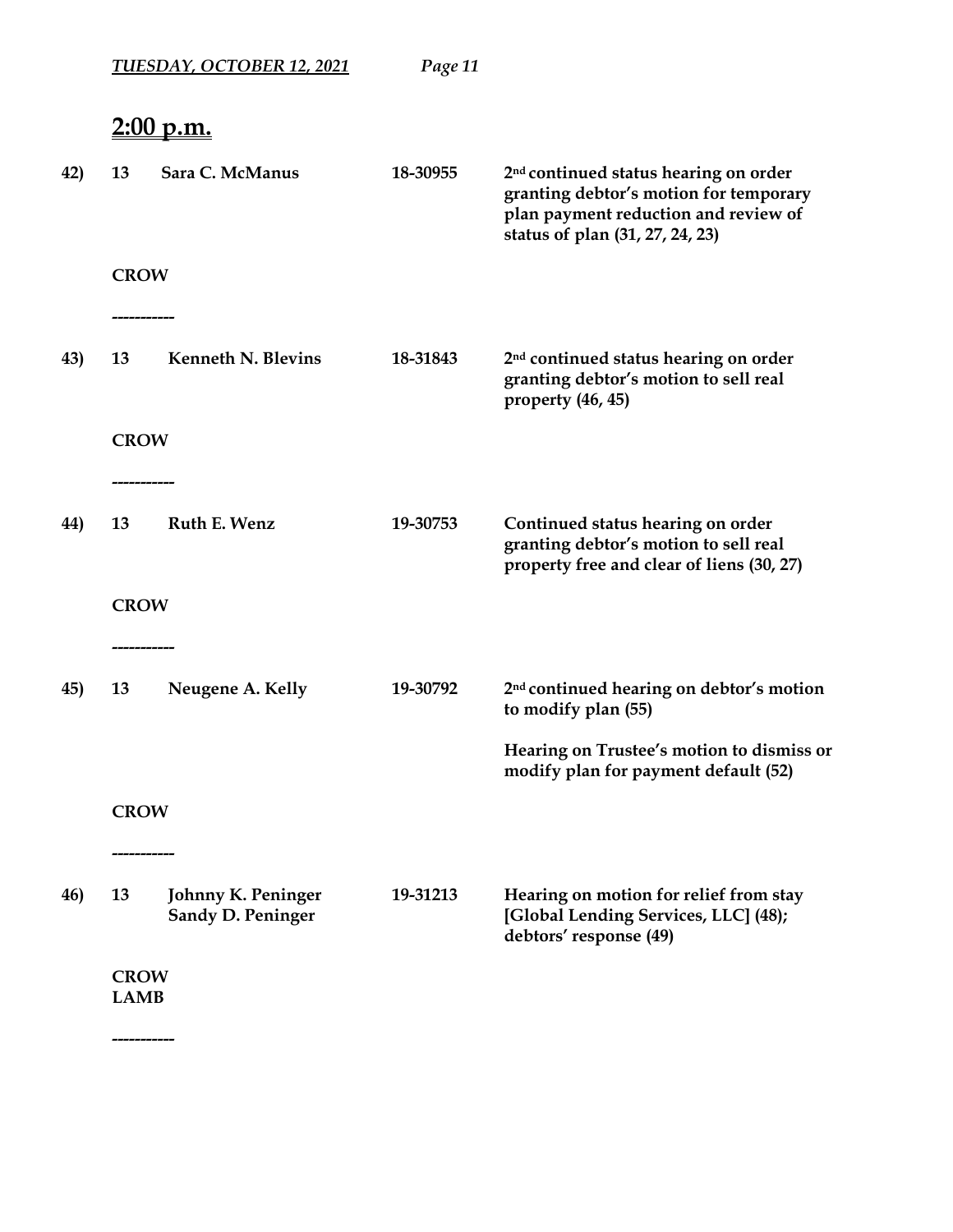|     |                                 | <b>TUESDAY, OCTOBER 12, 2021</b>     | Page 12  |                                                                                                                                                                          |
|-----|---------------------------------|--------------------------------------|----------|--------------------------------------------------------------------------------------------------------------------------------------------------------------------------|
| 47) | 13                              | Kimberly J. Chaney                   | 20-30871 | Status hearing on order granting debtor's<br>motion to sell property free and clear of<br>liens (21, 17)                                                                 |
|     | <b>CROW</b>                     |                                      |          |                                                                                                                                                                          |
| 48) | 13                              | <b>Michael S. Schronce</b>           | 20-31012 | Continued hearing on debtor's motion to<br>approve settlement of insurance claim and<br>modify plan (27); Trustee's response (30);<br>response [Fuel Capital Group] (31) |
|     |                                 |                                      |          | Hearing on Trustee's motion to dismiss or<br>modify plan for payment default (26)                                                                                        |
|     | <b>GARDNER</b><br><b>VINING</b> |                                      |          |                                                                                                                                                                          |
| 49) | 13                              | Michael W. Dennis<br>Karen A. Dennis | 17-30284 | Status hearing on order granting debtors'<br>motion to sell realty and purchase<br>substitute realty (54, 46)                                                            |
|     | <b>PLANER</b>                   |                                      |          |                                                                                                                                                                          |
|     |                                 |                                      |          |                                                                                                                                                                          |
| 50) | 13                              | Ronald L. Heffner<br>Trina D. Hast   | 19-30255 | Hearing on debtors' motion to modify<br>plan (37)                                                                                                                        |
|     | <b>PLANER</b>                   |                                      |          |                                                                                                                                                                          |
|     |                                 |                                      |          |                                                                                                                                                                          |
| 51) | 13                              | Nakia A. Flack                       | 19-30537 | Hearing on Trustee's motion to dismiss or<br>modify plan for payment default (44)                                                                                        |
|     | <b>PLANER</b>                   |                                      |          |                                                                                                                                                                          |
|     | -----------                     |                                      |          |                                                                                                                                                                          |
| 52) | 13                              | Randy P. Walker<br>Pamella W. Walker | 19-31191 | Hearing on Trustee's motion to modify<br>plan(43)                                                                                                                        |
|     | <b>PLANER</b>                   |                                      |          |                                                                                                                                                                          |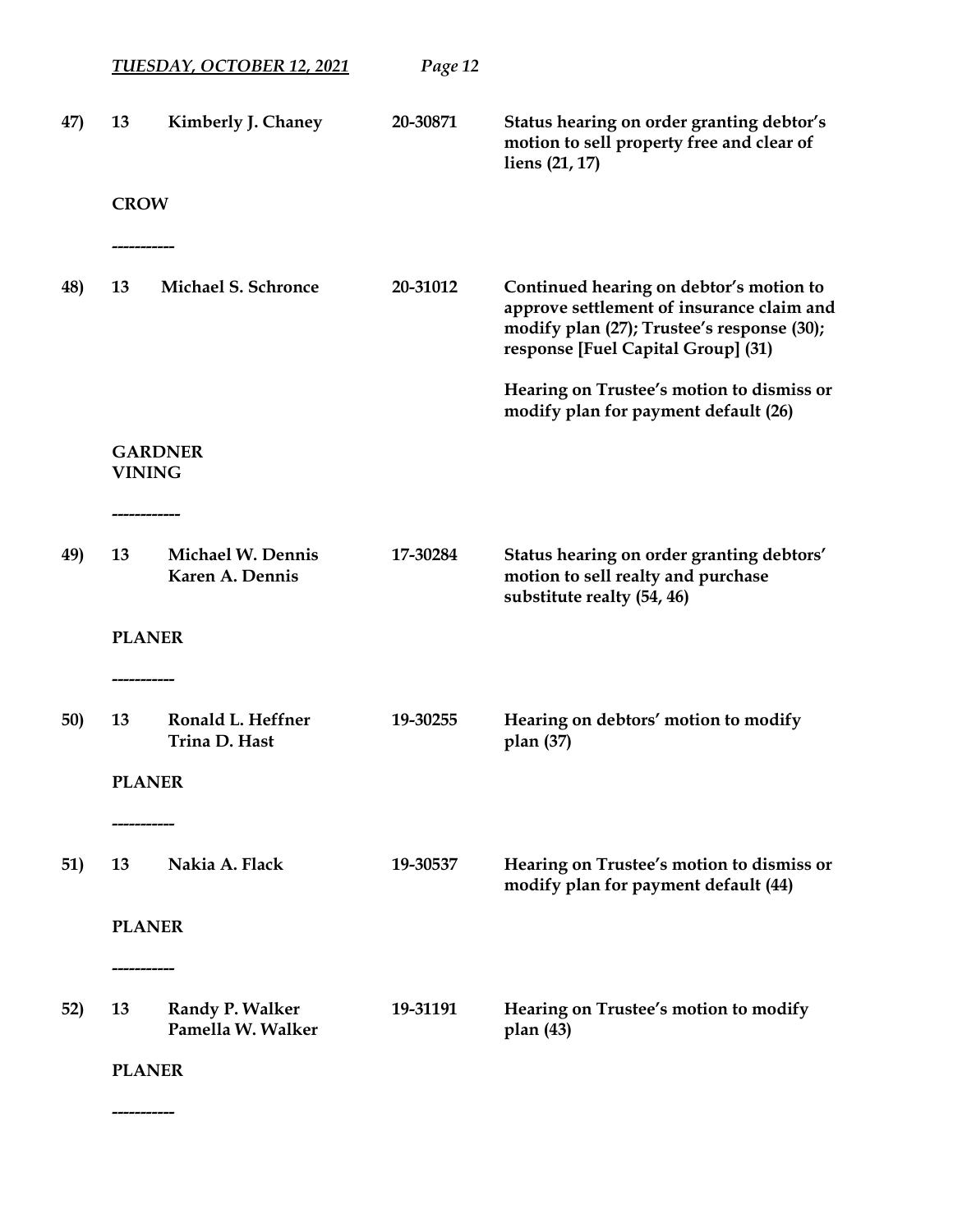|     |                     | <b>TUESDAY, OCTOBER 12, 2021</b> | Page 13  |                                                                                                                        |
|-----|---------------------|----------------------------------|----------|------------------------------------------------------------------------------------------------------------------------|
| 53) | 13<br><b>PLANER</b> | Eric L. Tyus                     | 19-31408 | Hearing on Trustee's motion to dismiss or<br>modify plan for payment default (44)                                      |
|     |                     |                                  |          |                                                                                                                        |
| 54) | 13                  | Christopher J. Jones, Sr.        | 19-31476 | Continued hearing on motion for relief<br>from stay and co-debtor stay [MidFirst<br>Bank] (52); debtor's response (53) |
|     | <b>PLANER</b>       |                                  |          |                                                                                                                        |
|     | <b>VINING</b>       |                                  |          |                                                                                                                        |
|     |                     |                                  |          |                                                                                                                        |
| 55) | 13                  | Jackie S. Jenkins                | 19-31508 | Hearing on Trustee's motion to dismiss or<br>modify plan for payment default (52)                                      |
|     | <b>PLANER</b>       |                                  |          |                                                                                                                        |
|     |                     |                                  |          |                                                                                                                        |
| 56) | 13                  | Darlene S. Nichols               | 20-30931 | Hearing on Trustee's motion to dismiss or<br>modify plan for payment default (33)                                      |
|     | <b>PLANER</b>       |                                  |          |                                                                                                                        |
|     |                     |                                  |          |                                                                                                                        |
| 57) | 13                  | Otis K. Bell, Jr.                | 20-30947 | Hearing on Trustee's motion for review of<br>status of plan (14)                                                       |
|     | <b>PLANER</b>       |                                  |          |                                                                                                                        |
|     |                     |                                  |          |                                                                                                                        |